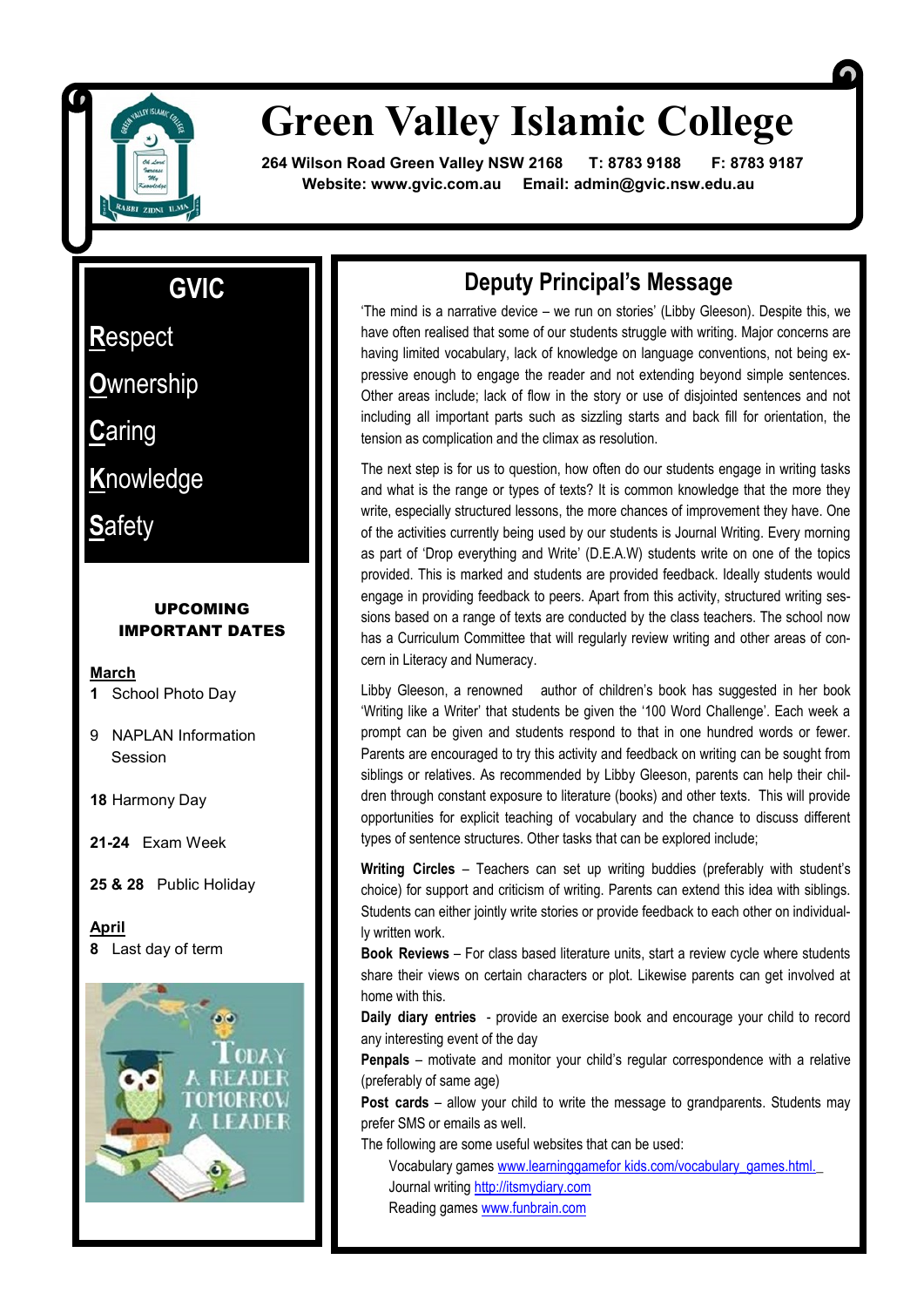## **Kindergarten**

A warm welcome to both you and your child. After only a few weeks we are very happy to see our newest students settling into Kindergarten .

We have been very busy in the classroom learning about forces (Science), our bodies (PDH), families (History) and numbers (Maths). We have also started to learn about hearing and manipulating sounds in words.

Please don't forget to check the Kindergarten noticeboard as we update this regularly. You can also see our weekly stars from each class!

We thank you for your support and look forward to working with you to help your children progress throughout the year.



# **Year Two**

Welcome back to another fantastic year! This year will be a productive and memorable year for our Year 2 students. Students will be involved in a lot of fun learning experiences including hands on activities, excursions and most importantly preparation for NAPLAN. This term students will be undertaking a fun project where they will be creating their own toy and we are really looking forward to seeing their inner creativity and imagination. This year, we teachers and parents will work together to support the students to ensure a great learning year for each and every one of them.



# **Year One**

Year 1 teachers would like to take this opportunity to welcome the Grade 1 classes of 2016. Our students have all made a fantastic start to the year and we are looking forward to our continued journey of learning and growing together. In class this term we have been learning about families in the past and present and also about the different sounds in the environment. In Maths we are learning addition and subtraction. A lot of exciting and engaging activities have been planned to make learning enjoyable and interactive for our students. We would also like to thank parents for their ongoing support and help.



# **Year Three**

A very warm welcome to 2016. Year 3 started off with a very exciting day on Health and Safety Day. Students had lots of fun playing netball, listened to a special talk by Mr Dannaoui on healthy eating and ended the day by taking part in the Jersey designing competition. All students settled in well and are working towards a very fruitful year. Year 3s will sit for the NAPLAN exam this year in May. In Science students are learning about life cycles where they will be experimenting on growing their own bean seeds. All the best to students in their NAPLAN.

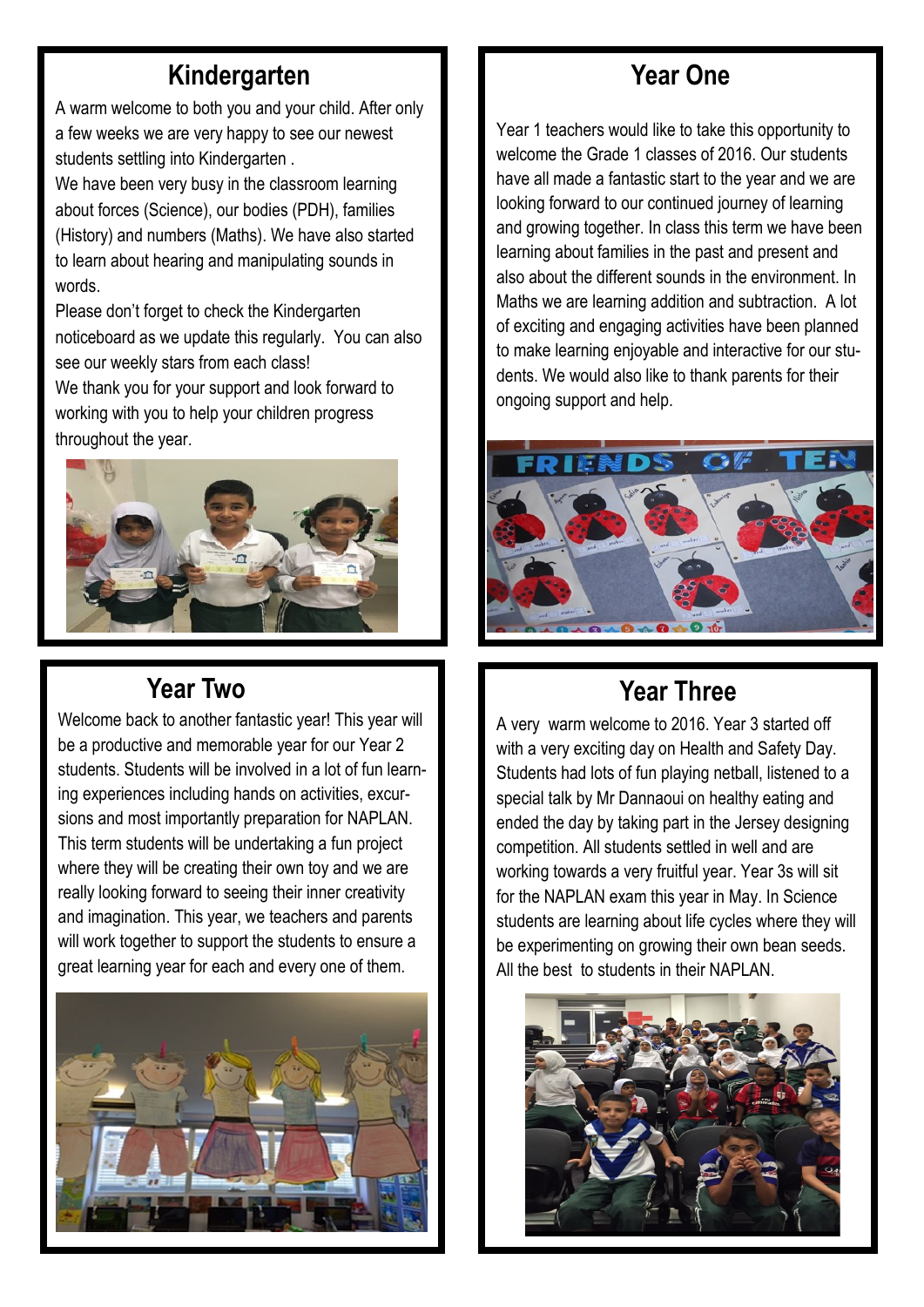### **Year Four**

Year 4s have embarked upon a very busy and important year of their school life. This term year 4s are looking into British Colonisation for History and English. Creative Arts is also closely linked with these two units where students learn about the work of an Aboriginal Artist. To further consolidate their learning students will be going on an excursion to Hyde Park Barracks and Museum of Sydney. In PDHPE students are learning about Systems of the Body. The topic for Science Is Build It Up where students will design and make an amusement/theme park. In order to provide differentiated curriculum, Guided Reading is carried out in streamed classes. We have also started with a lot of exciting and engaging programs planned to make learning enjoyable and interactive for the kids.

### **Year Five**

Welcome back to school! Our students returned to school this year rejuvenated and ready for grade five at GVIC. We jumped straight into it because before we know it the NAPLAN exams will be here. The teachers have been busy trying to prepare the students as best they can and have even been running after-school classes so the students can squeeze in that extra bit of practise each week. We would like to say a huge thank you to the parents for their support regarding this. Apart from working hard in class the students have also enjoyed school events such as Health and Safety Day. We would also like to congratulate those students who were successful at becoming SRC members this year.





## **Year Six**

What a great start we have had so far! It was nice meeting parents at the Parents Information Session. Thank you for attending.

Year Six students enjoyed fun filled educational activities such as designing jerseys, playing games, attending a Healthy Lunchbox presentation and meeting a couple of West Tigers players on Health and Safety Day. The sausage sizzle was also a success. We thank everyone who supported our first fundraising for the Year Six formal at the end of the year.

On 9th March, an excursion to the Cumberland State Forest has been arranged for Year Six to consolidate their learning about Rainforest Sustainability in English.

Year Six will be busy learning about Communication in PDH and Earthquakes in Science and Technology.